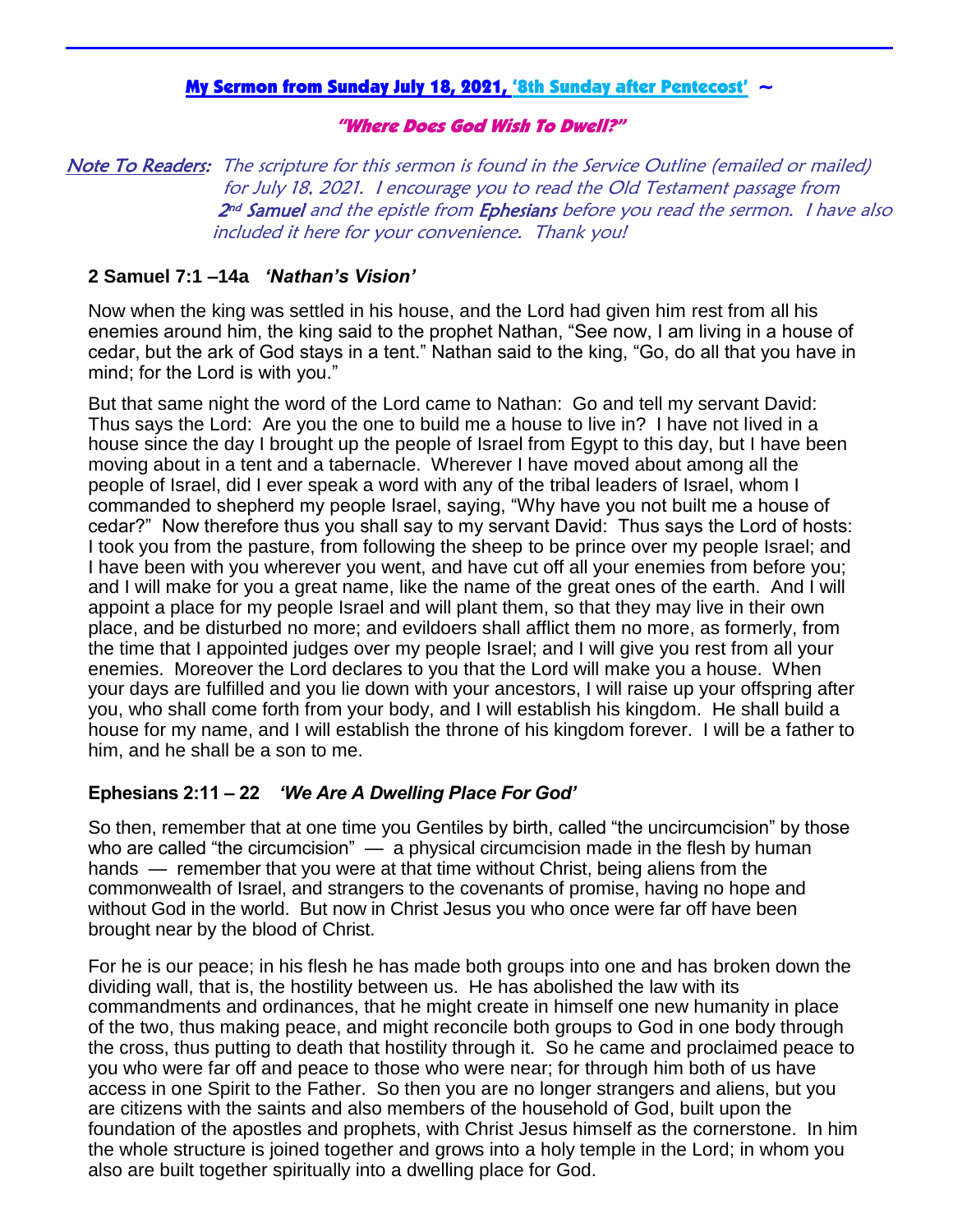# Speak Lord, your servants are listening. Amen.

When I was a little girl, I was told that the church building was God's house and so we needed to be respectful and quiet in church. Today, I agree that our worship spaces are consecrated to the glory of God and are sacred spaces, filled with the presence of God, but where is the **dwelling place** of God?

Where does God live?

Where does God choose to live?

I teach the children that Jesus lives in our hearts. And we sing this song:

> "Into my heart, into my heart, come into my heart, Lord Jesus. Come in today. Come in to stay. Come into my heart Lord Jesus."

My 9 year old grandson **Luke** asked me this week why does God live in our hearts? Luke



was wondering about this in a literal way. I said to Luke, "Good question. We use our hearts as a place where we feel love. We have done this for thousands of years. It used to be believed that the heart experienced emotions such as love. We still use hearts as a symbol of love. Many of us use heart emojis on our texts and emails. I know that I do. We send hearts on Valentine's Day."

Where does God wish to dwell? The answer is clear. Within us. Within our souls. Within our hearts.

Over 3,000 years ago, King David was asking this very question. David believed that God wished to dwell in a fine home on earth. David was living in Jerusalem in a fine home of cedar while the ark of God was in a tent. God dwelled in a portable tabernacle. David didn't feel this was right as his own lodgings were permanent. David's prophet, Nathan, agreed with David and told him to go ahead and build a permanent temple for God. "The Lord is with you." (2 Samuel 7:3). Nathan made this affirmation before he had taken the request to God.

That night, Nathan had a dream and the Lord said that he did not wish to have a permanent home. God basically said, "No thanks David. That is a nice offer. However, I will make you a house." In the vision to Nathan, God made a covenant with David and said that he would "raise up your offspring after you. He shall build a house for my name and I will establish the throne of his kingdom forever." This house would be David's dynasty, culminating in Jesus, the Messiah. This home for God would be within the hearts of David's ancestors.

Following these significant visions, Nathan has the courage to go to David and tell him not to build the temple. It was not God's will for David. I commend Nathan for his courage in changing his mind and speaking about it. He would have known that David would not find this to be happy news. David wanted to build the temple and have that as his legacy.

I understand how he must have felt. When I was the Rector at West Thunder Bay, we developed the plans to re-build *St. Mark's* in Rosslyn village. Oh, how I wanted to see that project completed and be the Rector when the doors of the refinished church were opened, but that was not God's plan for me.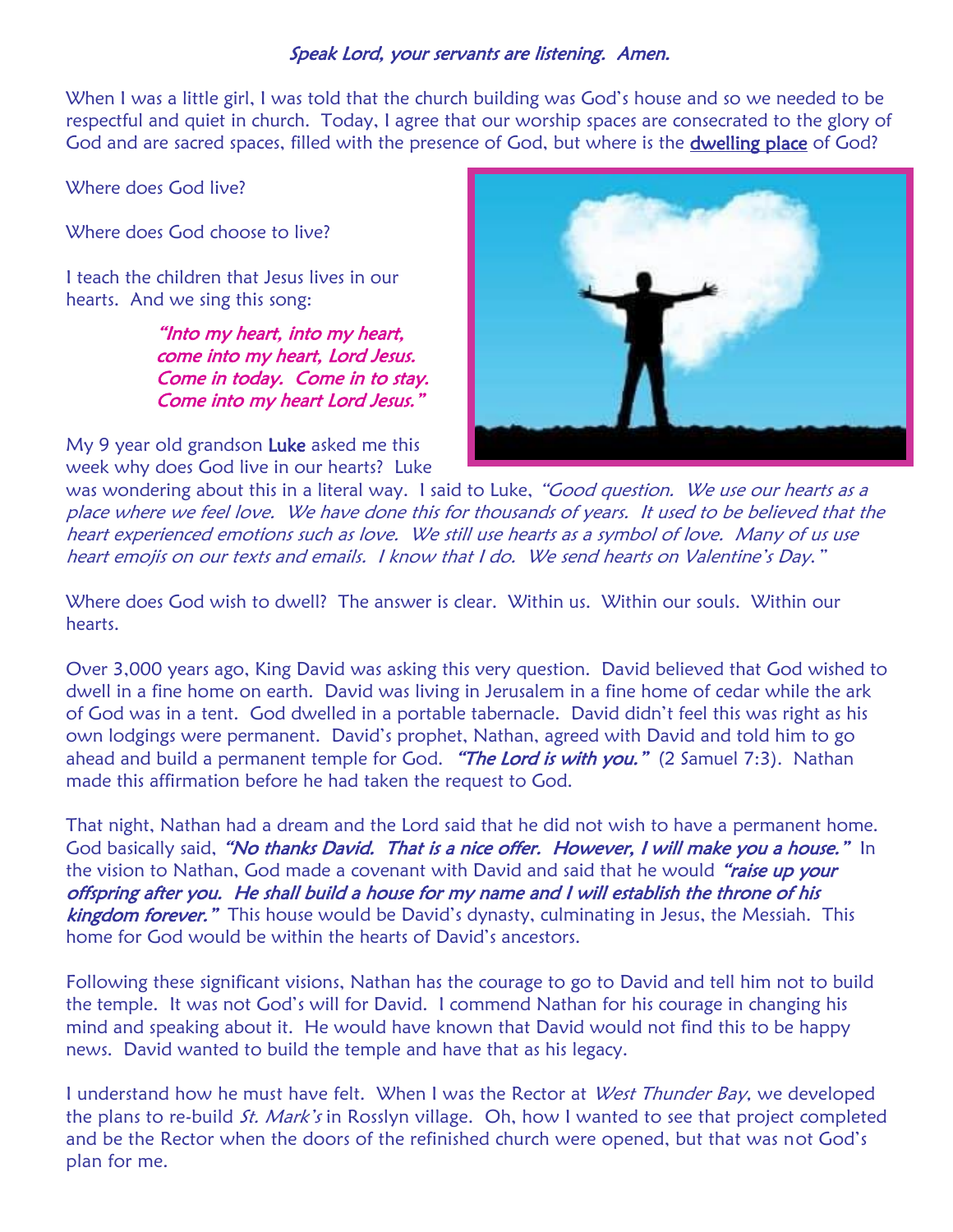Later on, Nathan shows tremendous courage again and condemns David for his affair with Bathsheba and for arranging the murder of Bathsheba's husband Uriah.

David believed that the Lord's prophecy to Nathan meant that David's son Solomon should build the temple. And this is indeed what happened. The first temple in Jerusalem would be built by King Solomon. This temple would be destroyed in the 6<sup>th</sup> century BC and then re-built and destroyed again in the first century AD by the Romans. Now only part of the foundation remains and Jewish people continue to pray there daily.

Where does God wish to dwell?

The church is the body of Christ and you and I are God's temple. In our reading for the 8<sup>th</sup> Sunday after Pentecost from Paul's Letter to the Ephesians, Paul writes this:

> "We are built together spiritually into a dwelling place for God."

> > Ephesians 2:22

In Paul's letter to Christians in Corinth, he confirms

> "that you are God's temple and that God's Spirit dwell in you. . . . For God's temple is holy and you are that temple." 1 Corinthians 2:16-17

Paul knows from a deep and reflective place that our bodies are where God chooses to dwell. We invite God into our hearts and into our lives. We open the door of grace in faith

Do you not know that you are the temple of God and that the **Spirit of God dwells in you?** 

and in belief and God enters in. Believers are God's dwelling place.

Like the apostle Paul, some of the great mystics of the Middle Ages have articulated the dwelling place of God as being inside each of us.

Here is an example from a revelation, a vision, given by God to Julian of Norwich in the 14<sup>th</sup> century. I am quoting from her book Revelations of Divine Love:

"And I was still awake and then our Lord opened my spiritual eyes and showed me my soul in the middle of my heart. I saw my soul as large as if it were a kingdom and it seemed to me to be a glorious city. In the centre of that city sits our Lord Jesus, true God and true man, glorious, highest Lord. He sits in the soul, in the very centre, in peace and rest and he rules and protects heaven and earth and all that is."

And Julian of Norwich also wrote this: "We ought to rejoice greatly that God dwells in our soul. Our soul is made to be God's swelling place."

Less than 200 years later, in the 1,500s, Teresa of Avila had similar visions. She received a vision of a crystal castle that lives within each of us. During our spiritual growth, each of us moves through 7